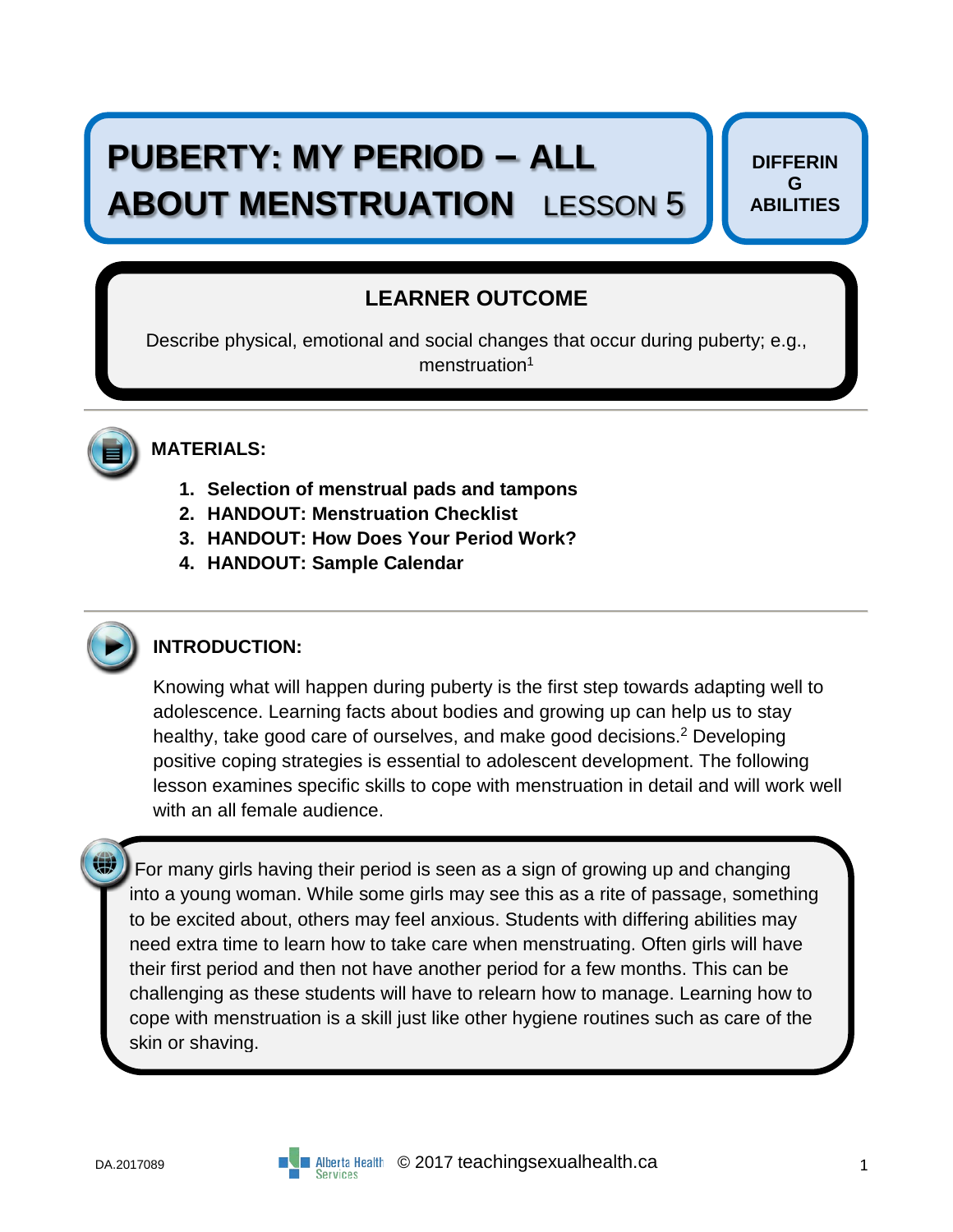

T

## **APPROACHES/STRATEGIES:**

## **A. GROUND RULES**

Ensure ground rules are established before beginning this lesson. For classes that have already established ground rules, quickly reviewing them can promote a successful lesson.

You should be prepared for giggles in your class. Try to acknowledge students' reactions to the subject by saying that puberty and body parts can be difficult to talk about and it's ok to feel a bit uncomfortable.

 Sexual health education occurs most effectively in a classroom where there is a mutual feeling of trust, safety and comfort. Having Ground Rules in place can be a very successful way to facilitate a positive classroom environment. Click [here](https://teachingsexualhealth.ca/teachers/sexual-health-education/understanding-your-role/get-prepared/ground-rules/) for more information on how to set up ground rules.

## **B. FEMALE SELF CARE: MENSTRUATION**

- 1. Begin by asking what students know about 'periods'.
- 2. Having your period is private. It is not something that should be talked about in public as this can embarrass others. Girls often feel most comfortable talking with an adult they trust (parent/guardian, aunt, sister) or their health care provider if they have questions.
- 3. Explain that about once a month for a few days, girls who have reached puberty have a period. Another name for having a period is menstruation. There are also slang words e.g., having your monthly.
- 4. Menstruation can begin as early as 8 or as late as 16. Every girl has her own internal clock.
- 5. The lining of the uterus builds up every month to prepare the body to nourish a baby if a woman is pregnant. If a baby is not conceived, 4–6 tablespoons of blood comes out through the vagina between the legs as it is not needed. This is a normal part of life for a woman and does not stop women and girls from carrying out their everyday activities.
- 6. Then ask your students the following questions:
	- a. How many people have seen ads/commercials on TV about pads or tampons?
	- b. How many people have talked to their parents/guardians about this?
	- c. How many people have seen commercials about pads with wings? What are the wings for?

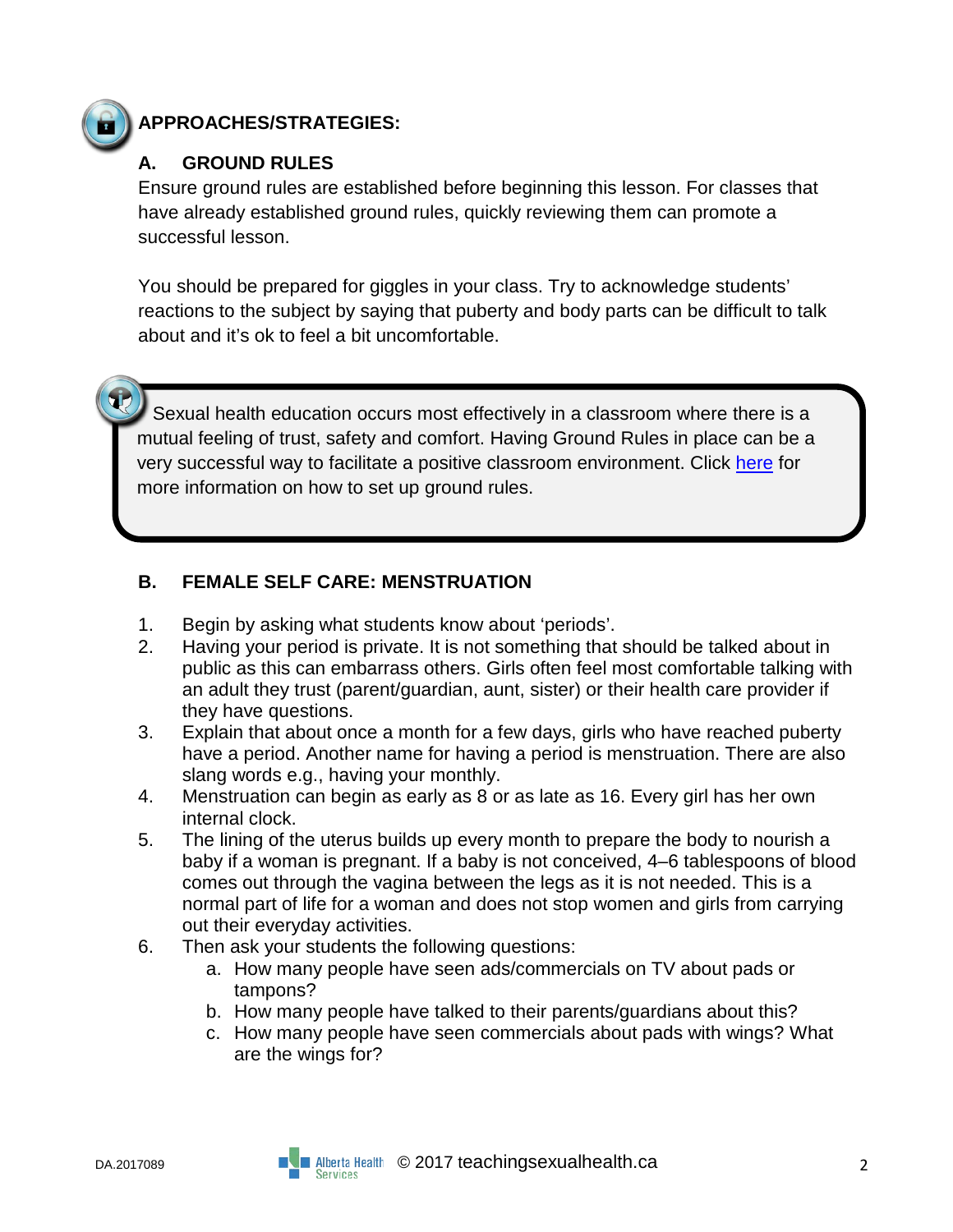## **C. HANDS-ON ACTIVITY: USING MENSTRUAL PRODUCTS**

- 1. Using the Puberty Kit from Lesson 4 show the students some menstrual pads. Let your students know that various sizes are available and it is best to use the unscented ones. Young women should talk to a parent / guardian about what's best to use.
- 2. Explain that tampons are often not used by young women when their period first starts. Using tampons requires practise and students may need help with this. You may want to demonstrate using a glass of water how tampons work by placing the tampon in the water and watching as it rapidly absorbs the water.
- 3. Lay the menstrual items out on a table so your students can touch and feel them. If possible, use a sample pad and a pair of women's underwear to demonstrate how to take off the sticky strip on the back of the pad and show how it fits into a pair of underwear. Below you will find some discussion points to share with your students.

**Sanitary pads / napkins:** Are special cotton filled, plastic lined pads used to catch menstrual blood. They come in different sizes for the different flows. Also, some pads come with wings that wrap around the leg openings of the underwear. Most have a sticky strip that holds the pad to the underwear. Pads should be changed often. Also it is important to choose pads that are unscented.

**Panty liner:** Similar to pads. Panty liners are used to catch light menstrual flow or vaginal discharge.

**Tampons:** Are another way to catch menstrual blood. Many young women like to use tampons as they can be worn for sports including swimming. They are made of soft cotton and have a string attached to the bottom. Tampons are inserted into the vagina with the string hanging down through the vaginal opening. The tampon is removed by pulling gently on the string. Tampons need to be changed often (every 4 – 6 hours). Choose unscented tampons. \*A common mistake people make when using tampons for the first time is not inserting the tampon into the vagina far enough. If you are wearing a tampon properly, you should not be able to feel it.

**Menstrual cups:** Made of silicone these small cups fit inside the vagina to catch the menstrual flow. They can be kept in for up to 12 hours at time and can be worn for sports including swimming. Some of the cups are reusable when cared for correctly.

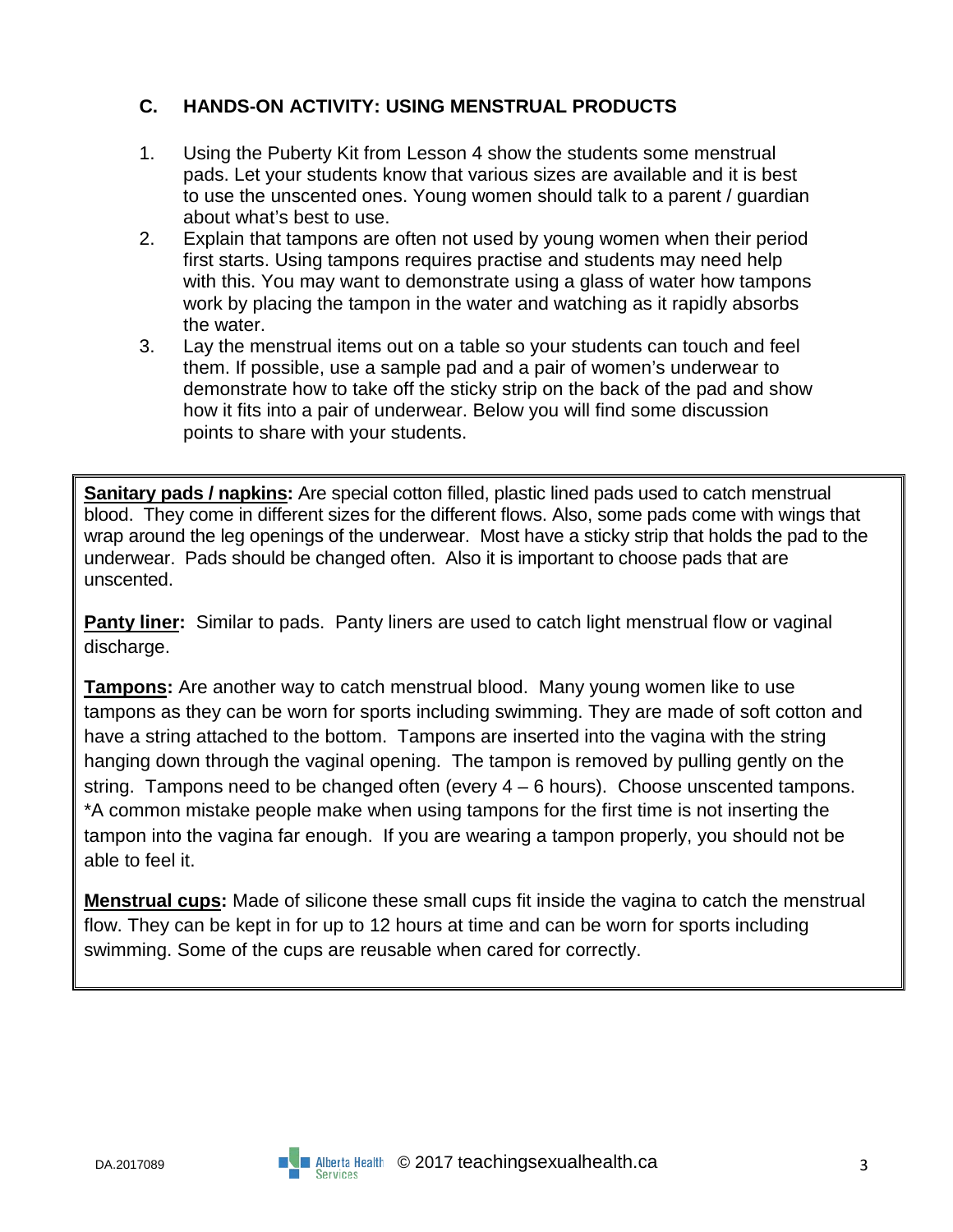- 4. Be sure to discuss how to dispose of these items (i.e. wrap in toilet tissue and dispose in garbage; don't flush in toilets).
	- a. For some groups, you may have to demonstrate how to dispose of used materials properly. To do this, take toilet paper and a pad. Demonstrate how to fold a pad and then how to roll it in toilet paper.
	- b. Also, buy a supply of menstrual care items and have students practice proper wrapping and disposal of pads and tampons.
	- c. Then take your female students into the restroom and show them (or see if they can show you) where to dispose of used pads. Discuss where they should dispose pads at home too. Emphasize again that pads are never flushed down the toilet.
- 5. Discuss how often to change pads/tampons (every 3-4 hours, or more often if needed). Reinforce the need to wash hands both before and after changing a pad or tampon.
- 6. Personal hygiene during menstruation is very important. Emphasize to students that it is not unhealthy for a young woman to shower during her period. Wearing clean clothes and changing pads/tampons often will help prevent unpleasant odours.

**D. BEING PREPARED DISCUSSION**

- 1. Begin by asking students the following questions:
	- a. Why should a young woman who is old enough to have a period always have a pad or a tampon with her?
	- b. Where could she keep it?
	- c. What could a young woman do who starts her period at school and doesn't have a pad or a tampon with her?
	- d. How can she ask for one? Who could she ask?
- 2. Most young women will have their period about once a month, bleeding for approximately 4- 7 days. Young women may find it helpful to know when to be prepared by having supplies in their backpack or locker, when not to wear white pants etc. Use the handout **How Does Your Period Work?** To explain to students how they can predict their next period.

 The use of tampons can increase the risk of TSS (toxic shock syndrome). It is not recommended that females use tampons at night, they should use a pad instead while sleeping. Changing tampons often and not leaving a tampon in longer than 6-8 hours can reduce the risk.

(1)

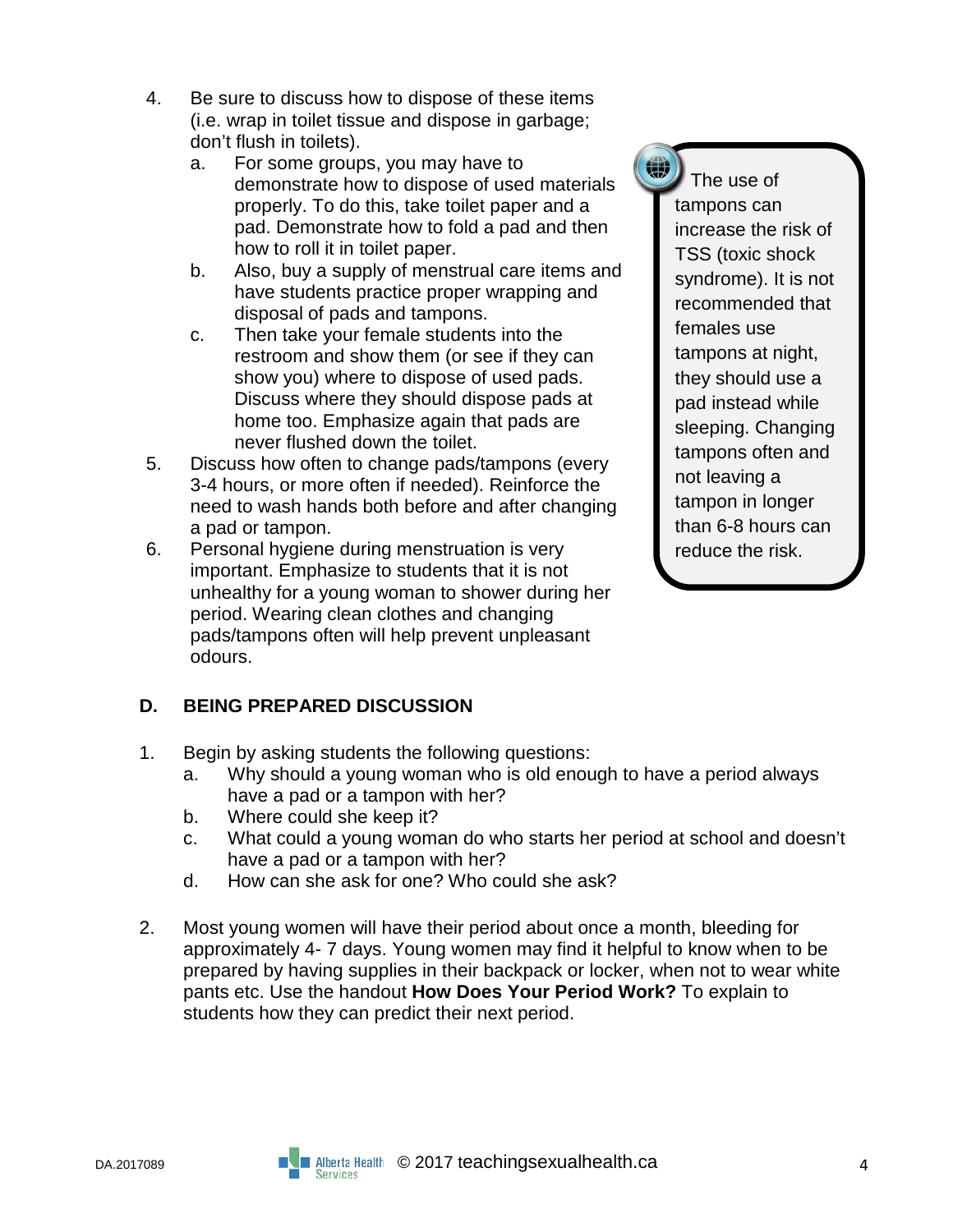3. Have your female students practice going to the office (with an assistant / teacher) to ask the secretary for a pad or tampon.

### **What would you do? – scenarios**

Read the following situations and have your students tell what they would do in each case.

- a. A young woman looks on her calendar and sees that her period is supposed to start this week. (She should put 2 pads or tampons in her purse or backpack.)
- b. A young woman starts her period for the first time when she is at home. (She should go put on a pad and tell her parents/guardians.)
- c. A young woman has her period and some blood gets on her underwear. (At home she should change her underwear and put on a new pad. At school, she should try to wipe the blood with toilet paper and then put on a new pad.)
- d. A young woman is in class and she thinks she feels her period start. (She should ask to go to the washroom and when she gets there, she should put on a pad.)
- e. A young woman starts her period and the blood soaks through her clothes. (Reassure your students that this sometimes happens to almost all women. It can be embarrassing but all women understand how this can happen. She should get a teacher, school nurse, parent or guardian to help her.)

 $\left(\mathbb{R}\right)$  When a girl first starts to have her period she may not experience regular monthly bleeding. It can take up to two years for periods to be regular. For girls with differing abilities this can be challenging as they learn hygiene and coping skills and then may have to relearn the skills after a few months once again. Just like any new skill, practice and patience is required. If irregular bleeding becomes problematic visiting a doctor to talk about the issue may be helpful.

## **E. LOOKING AFTER YOURSELF DURING YOUR PERIOD**

Menstruation is a normal part of a female's life that should not prevent taking part in everyday activities. However, some young women may experience some discomfort such as the following:

• Menstrual cramps may be uncomfortable either before or during a period. A hot water bottle, a heating bag or moderate exercise can relieve cramps. If cramps become severe then visiting the doctor to discuss solutions is advised.

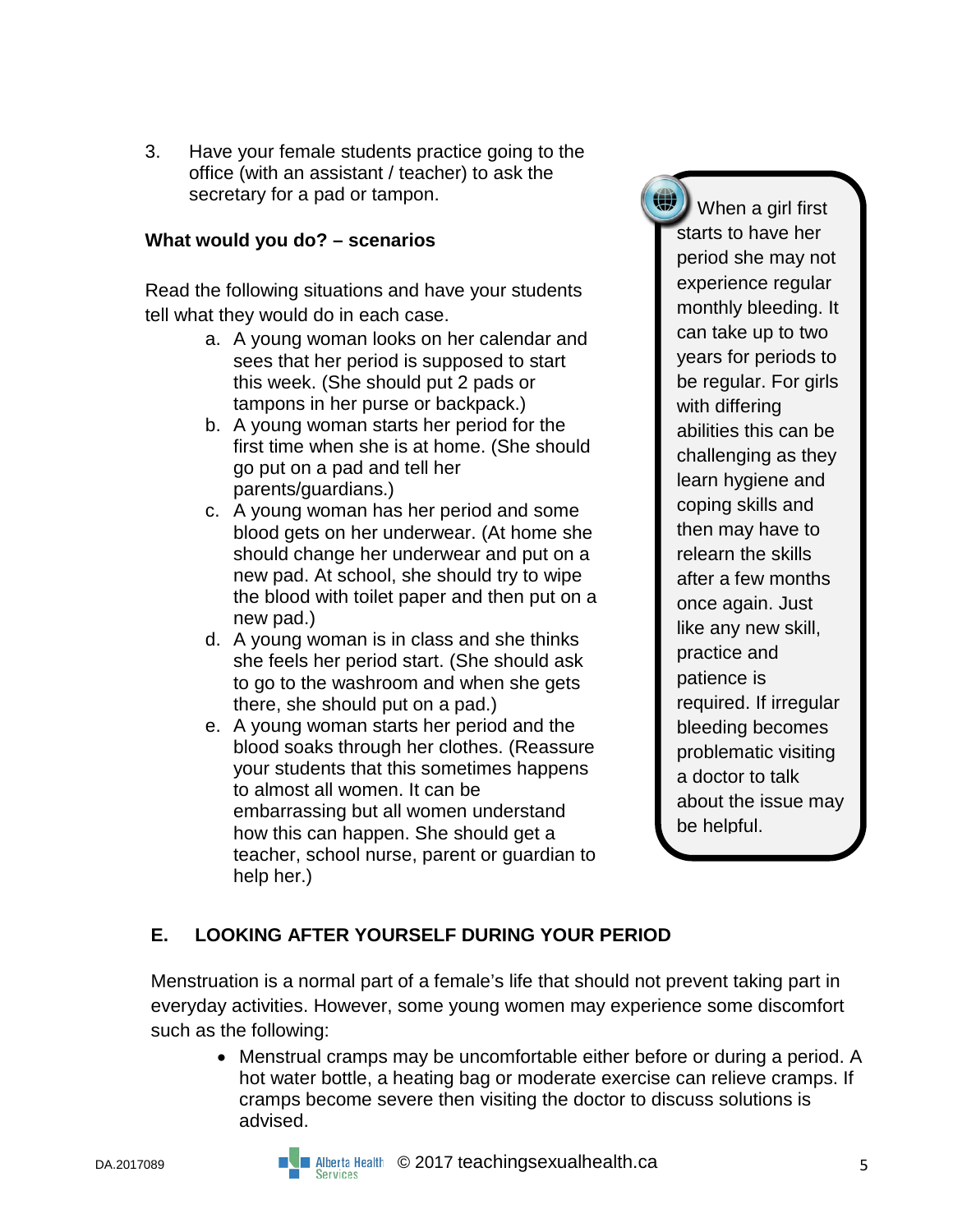• PMS (pre-menstrual syndrome) can occur any time in the two weeks before menstruation. It can make a woman feel moody, irritable, have tender breasts or bloating. Exercising and avoiding caffeine and salt can minimize the symptoms of PMS.

Growing up and changing can be exciting and scary at the same time. Encourage students to talk about concerns they may have about menstruation with a trusted adult. Ask students to give examples of people in their lives who they can talk through things that are bothering them or if they need to ask for hygiene items discussed in this lesson. Some may say their parents or guardians but they may also include teachers or school staff.

## **F. MENSTRUATION CHECKLIST**

Complete the **Menstruation Checklist** as a final activity to help reinforce the lesson objectives.



## **QUESTION BOX**

Have students fill out questions and address them next class.

 The process of asking questions is an important learning activity that helps students clarify and validate information being presented. Question Box is a method of individualized instruction which has been proven to enhance learning. Click [here](https://teachingsexualhealth.ca/teachers/sexual-health-education/responding-to-student-questions/) for more information on how to use the question box.



# **SELF REFLECTION**

During the lesson, were:

- Ground rules being followed?
- Good practices established regarding group work and discussion?

What will you change for future classes with this group?

What will you change for future use of this lesson?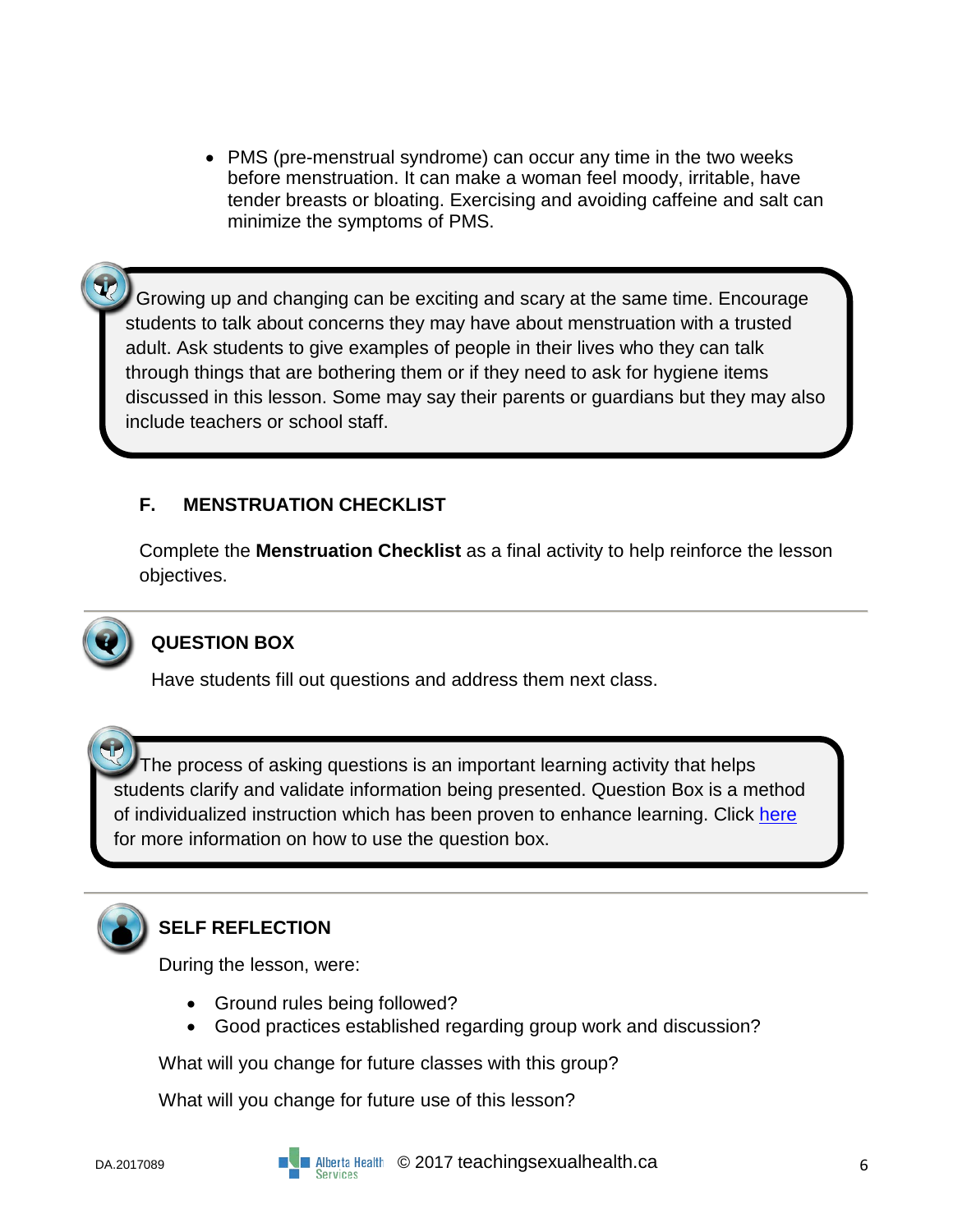

# **STUDENT ASSESSMENT**

During the lesson, did students:

### **Knowledge:**

- Identify various changes that occur during menstruation?
- Describe ways to cope with the changes that occur with menstruation?
- Identify support systems that can help during menstruation?

### **Skills:**

• Demonstrate appropriate listening and speaking skills during class discussion?

#### **Attitudes:**

- Acknowledge that changes will occur during menstruation and puberty?
- Accept that change is part of puberty?

1Alberta Education. (2002). *Health and life skills guide to implementation: Kindergarten to grade 9*. Retrieved from http://www.education.alberta.ca/media/352993/pos.

<sup>2</sup> Harris, R.H., & Emberley, M. (2009). *It's perfectly normal: Changing bodies, growing up, and sexual health (15th Anniversary Edition).* Somerville MA: Candlewick Press.

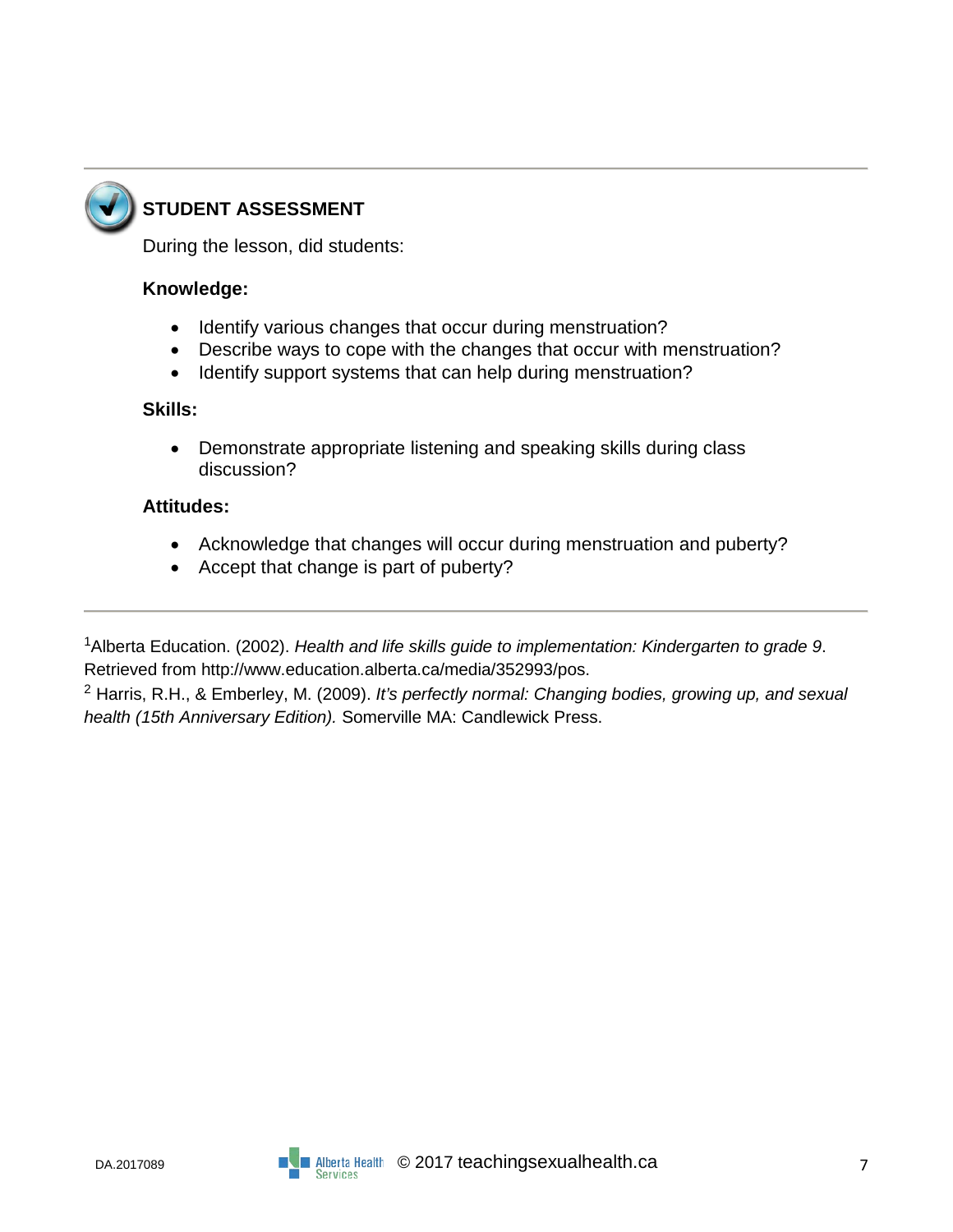# **MENSTRUATION CHECKLIST**

### **Directions:**

Please read the statement carefully. If the statement is true, place a check mark in the **YES** column. If the statement is false, place a check mark in the **NO** column.

| <b>STATEMENT</b>                                                                                                       | <b>YES</b> | <b>NO</b> |
|------------------------------------------------------------------------------------------------------------------------|------------|-----------|
| A girl should wash her hands before and after changing her<br>menstrual pad or tampon.                                 |            |           |
| A used menstrual pad should be flushed down the toilet.                                                                |            |           |
| When a girl is menstruating, she should change her menstrual<br>pad every two days.                                    |            |           |
| A girl who is old enough to menstruate should always have a<br>pad or tampon with her.                                 |            |           |
| If a girl starts her menstrual period at school, and does not have                                                     |            |           |
| a menstrual pad or tampon, she can ask the secretary for one.                                                          |            |           |
| All teenage girls get menstrual periods every four weeks.                                                              |            |           |
| It is normal to have a foul smelling discharge from the vagina.                                                        |            |           |
| If a menstrual pad has wings, it is able to fly.                                                                       |            |           |
| When a girl is menstruating, she cannot play sports.                                                                   |            |           |
| It is a good idea to put a menstrual pad in a first aid kit because<br>it can be used to stop deep cuts from bleeding. |            |           |

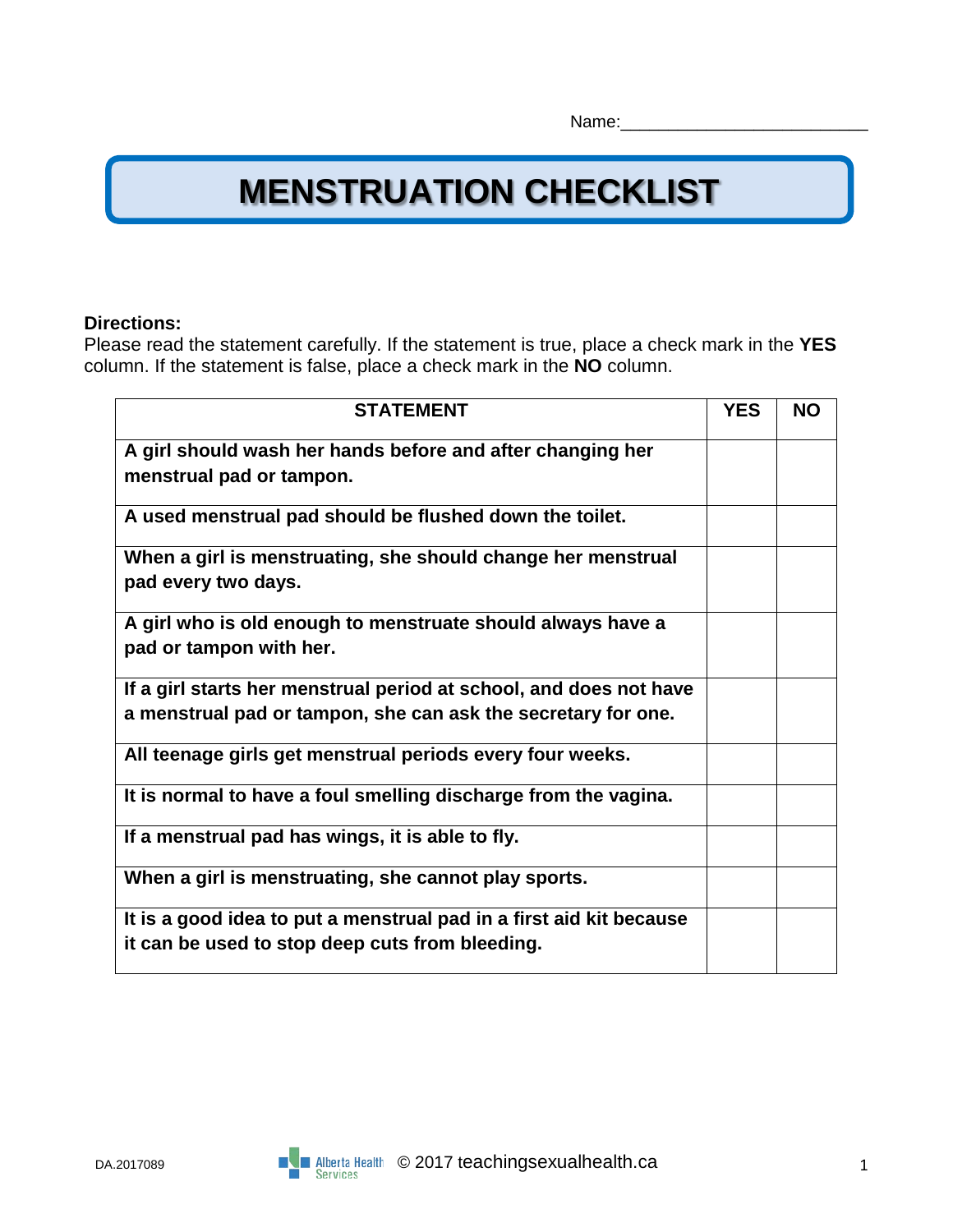# **How does your period work?**

Sometimes a period is called a **menstrual cycle.** 

- The menstrual cycle is the time it takes for an egg to be released and the uterus to prepare itself for an egg if it is fertilized.
- If an egg is not fertilized, the uterus sheds its lining, the blood. This is your period.
- You can count the days in your cycle to help you know when to expect your next period. This is useful so that you can prepare e.g., you can have some pads or tampons in your backpack/locker.

### **Counting the days**

- Take a calendar (see sample calendar on next page). On the first day of your period circle the date.
- You will bleed for about 5 days.

#### **How long is your cycle?**

- The next time you get your period circle the first day of your period again.
- Count the number of days from the first circled date to the second circled date. Be sure to include the circled dates when counting. Example: your bleeding starts September 2. Your next period starts September 30. Your cycle length is 29 days.
- It may be as short as 21 days or as long as 36 days.

#### **Is my cycle always the same?**

- Your cycle may be the same every month or it may change.
- The number of days may be shorter or longer.
- Stress, sickness and medications can all change the number of days. If you do not get your period and you are having sex you may be pregnant.
- If you are ever worried about your period talk to a doctor or nurse.